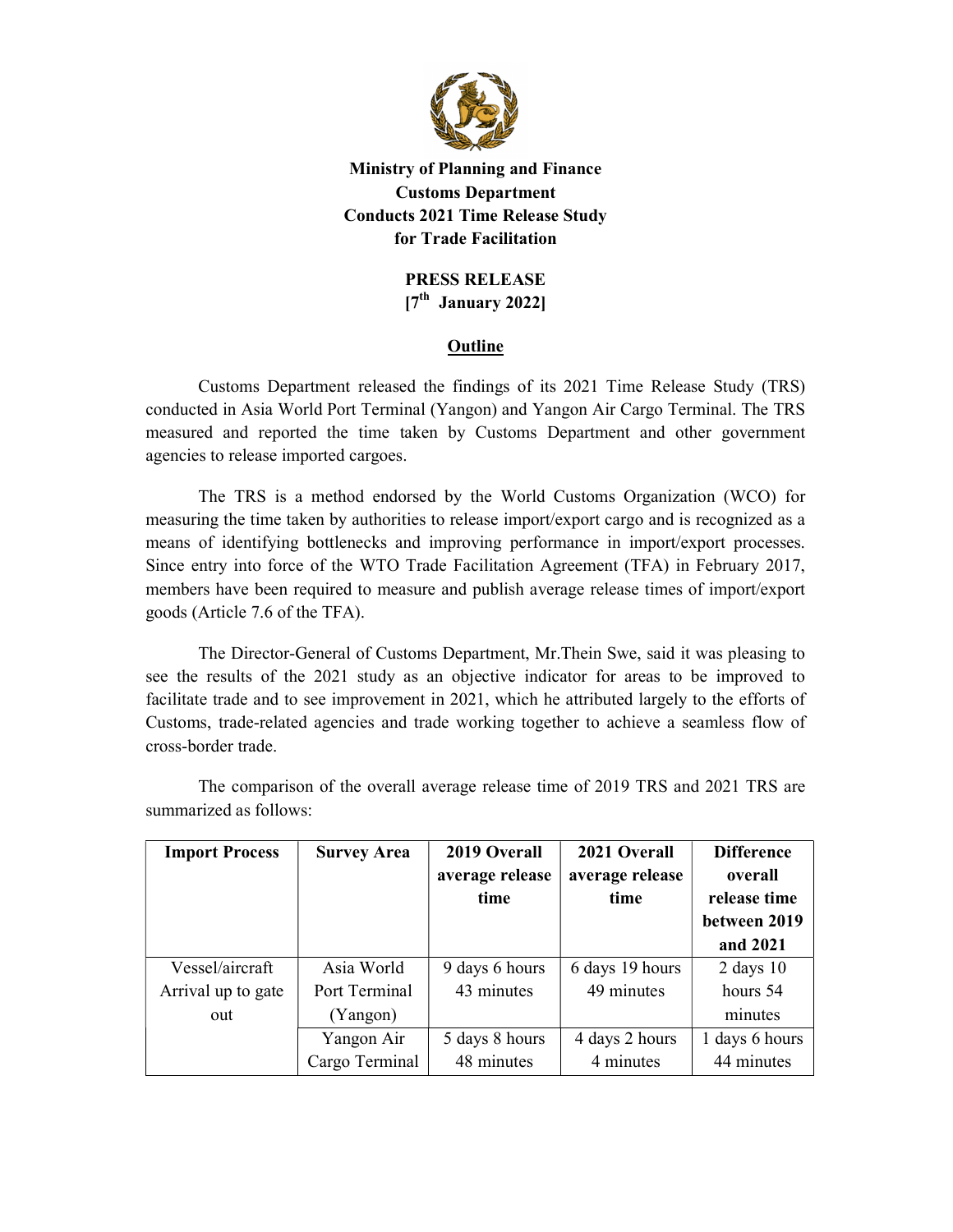At AWPT, overall average release time of 2021 is reduced than that of 2019. The reasons are described as follow:

- (1) In 2019 TRS, for all the declarations (Green, Yellow & Red Channel), cargoes are released after getting the signature of the customs officer on Release Order (RO). In 2021 TRS survey, the signature of the customs officer on RO is needed only for the Red channel declarations.
- (2) The average time taken is decreased because the Green and Yellow channel declarations can be released even on holidays.
- (3) During the period of 2019 TRS survey, selectivity criteria of CEPT consignments must be changed from Yellow to Red Channel. In 2021 TRS survey, goods except medicine and other restricted cargoes are allowed to release as the original selectivity.
- (4) Customs officers can handle the customs clearance procedures efficiently due to the decrease of trade volume during the Covid-19 pandemic.

 Although the result of the 2021 average release time was reduced than that of 2019, at AWPT, the causes of delay that affected on the 2021 average release time are found out as follow:

- (1) Although Customs Brokers (CB) and Importers has already received RO of the cargoes which are in Green and Yellow channel, some import cargoes will not be transported out of the container yard because of the difficulties such as unavailability of warehouse, workers, etc.
- (2) In case of LCL cargo, the physical examination will conduct only at the time the Customs officer, Shipping Line, CB or importer and officer from Myanmar Port Authority gather together for inspection purpose. Although CB and importers has already received RO for the declaration which are in Green and Yellow channel, the cargoes can only be released at the day of process completion inspected by the team.
- (3) In some cases, there is a difference between the actual Arrival Date and the Arrival Date inputted to the DMF- service (Manifest submission) used by Shipping Agency Department (SAD) to send Manifest Information to Customs Department via MACCS because SAD registers the Arrival Date on Friday (before Saturday and Sunday) if the ship arrived at the port on Saturday, Sunday and Monday.

 At YACL, overall average release time of 2021 is reduced than that of 2019. The reasons are described as follow:

> (1) The TRS 2021 was conducted during the covid-19 pandemic. Besides, the operating hours for cargo clearance had been extended to 24/7